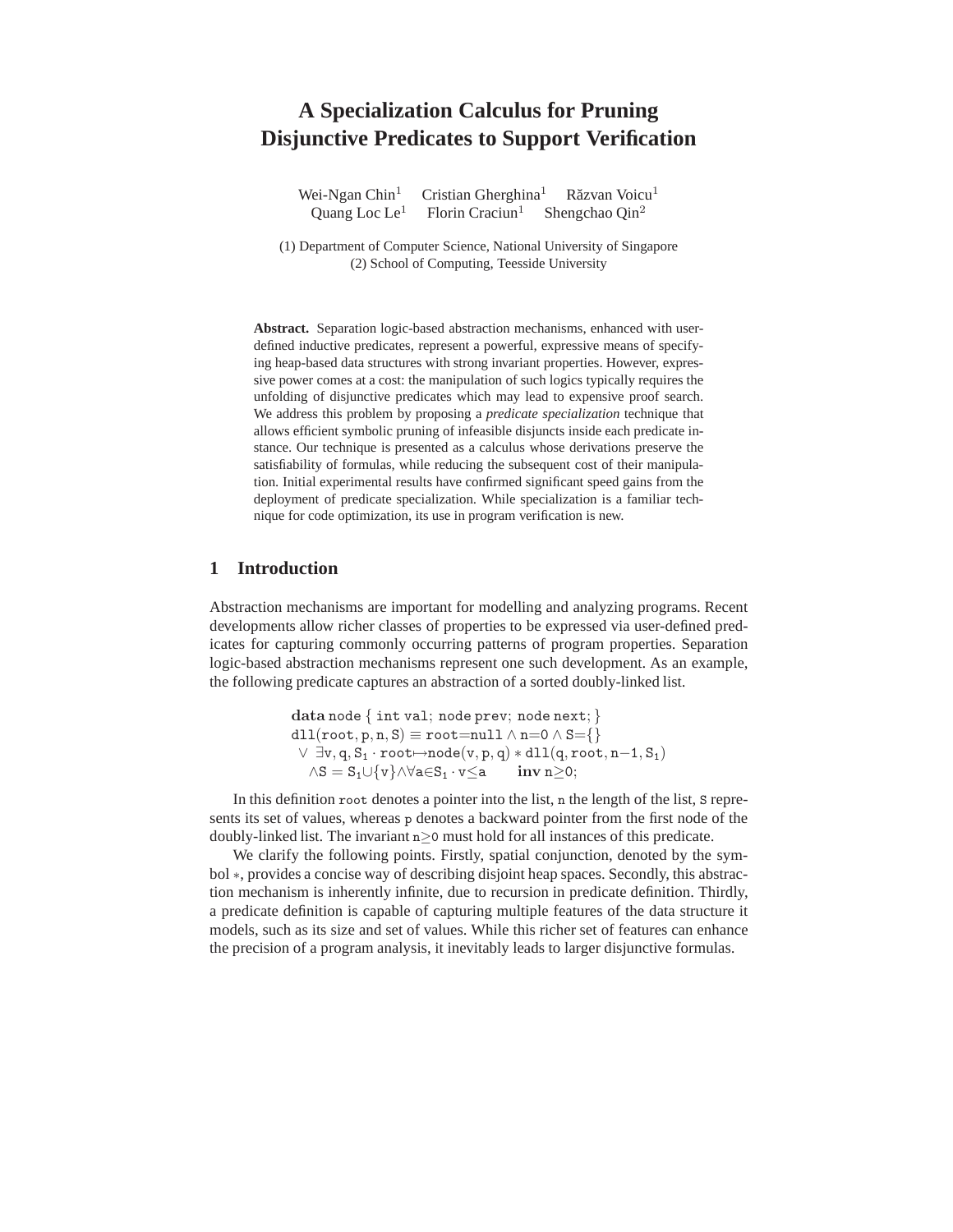This paper is concerned with a novel way of handling disjunctive formulas, in conjunction with abstraction via user-defined predicates. While disjunctive forms are natural and expressive, they are major sources of redundancy and inefficiency. The goal of this paper is to ensure that disjunctive predicates can be efficiently supported in a program analysis setting, in general, and program verification setting, in particular.

To achieve this, we propose a *specialization calculus* for disjunctive predicates that supports symbolic pruning of infeasible states within each predicate instance. This allows for the implementation of both *incremental pruning* and *memoization* techniques. As a methodology, predicate specialization is not a new concept, since general specialization techniques have been extensively used in the optimization of logic programs [18, 17, 11]. The novelty of our approach stems from applying specialization to a new domain, namely program verification, with its focus on pruning infeasible disjuncts, rather than a traditional focus on propagating static information into callee sites. This new use of specialization yields a fresh approach towards optimising program verification. This approach has not been previously explored, since pervasive use of user-defined predicates in analysis and verification has only become popular recently (e.g. [14]). Our key contributions are:

- **–** We propose a *new specialization calculus* that leads to more effective program verification. Our calculus specializes proof obligations produced in the program verification process, and can be used as a preprocessing step before the obligations are fed into third party theorem provers or decision procedures.
- **–** We adapt *memoization* and *incremental pruning* techniques to obtain an optimized version of the specialization calculus.
- **–** We present a prototype implementation of our specialization calculus, integrated into an existing program verification system. The use of our specializer yields significant reductions in verification times, especially for larger problems.

Section 2 illustrates the technique of specializing disjunctive predicates. Section 3 introduces the necessary terminology. Section 4 presents our calculus for specializing disjunctive predicates and outlines its formal properties. Section 5 presents inference mechanisms for predicate definitions to support our specialization calculus. Section 6 presents experimental results which show multi-fold improvement to verification times for larger problems. Section 7 discusses related work, prior to a short conclusion.

#### **2 Motivating Example**

Program states that are built from predicate abstractions are more concise, but may require properties that are hidden inside predicates. As an example, consider :

$$
\mathtt{dll}(x, p_1, n, S_1) * \mathtt{dll}(y, p_2, n, S_2) \land x \neq \mathtt{null}
$$

This formula expresses the property that the two doubly-linked lists pointed to by  $x$ and y have the same length. Ideally, we should augment our formula with the property:  $y\neq$ null, n>0,  $S_1\neq\{\}$  and  $S_2\neq\{\}$ , currently hidden inside the two predicate instances but may be needed by the program verification tasks at hand.

A naive approach would be to unfold the two predicate instances, but this would blow up the number of disjuncts to four, as shown: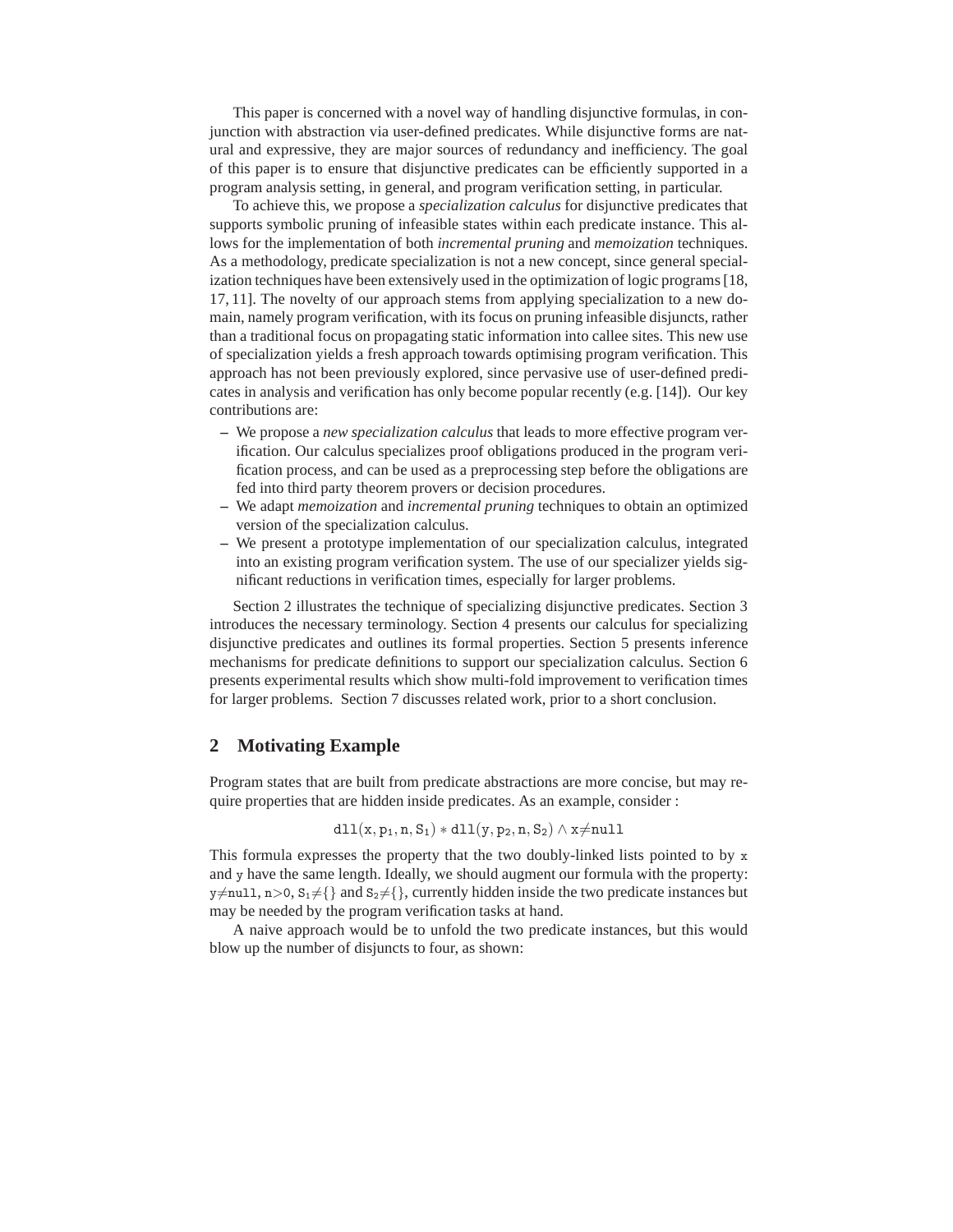$$
\begin{array}{l} x = \texttt{null} \wedge y = \texttt{null} \wedge \texttt{n=0} \wedge \texttt{S}_1 = \{ \} \wedge \texttt{S}_2 = \{ \} \wedge x \neq \texttt{null} \\ \vee y \mapsto \texttt{node}(v_2, p_2, q_2) * d11(q_2, y, n-1, S_4) \wedge x = \texttt{null} \\ \wedge \texttt{S}_1 = \{ \} \wedge \texttt{n=0} \wedge \texttt{S}_2 = \{ v_2 \} \cup \texttt{S}_4 \wedge \texttt{n-1} \geq 0 \wedge x \neq \texttt{null} \\ \vee x \mapsto \texttt{node}(v_1, p_1, q_1) * d11(q_1, x, n-1, S_3) \wedge y = \texttt{null} \wedge \texttt{n=0} \\ \wedge \texttt{S}_1 = \{ v_1 \} \cup \texttt{S}_3 \wedge \texttt{S}_2 = \{ \} \wedge \texttt{n-1} \geq 0 \wedge x \neq \texttt{null} \\ \vee x \mapsto \texttt{node}(v_1, p_1, q_1) * y \mapsto \texttt{node}(v_2, p_2, q_2) * d11(q_1, x, n-1, S_3) \\ * d11(q_2, y, n-1, S_4) \wedge \texttt{S}_1 = \{ v_1 \} \cup \texttt{S}_3 \wedge \texttt{S}_2 = \{ v_2 \} \cup \texttt{S}_4 \wedge \texttt{n-1} \geq 0 \wedge x \neq \texttt{null} \end{array}
$$

As contradictions occur in the first three disjuncts, we can simplify our formula to:

$$
\begin{aligned} &\text{x}\!\mapsto\!\text{node}(v_1,p_1,q_1)\ast\text{y}\!\mapsto\!\text{node}(v_2,p_2,q_2)\ast\text{dll}(q_1,\text{x},\text{n}\!-\!1,\text{S}_3)\\ &\ast\text{dll}(q_2,\text{y},\text{n}\!-\!1,\text{S}_4)\wedge\text{S}_1\!\!=\!\!\{v_1\}\cup\text{S}_3\,\wedge\,\text{S}_2\!\!=\!\!\{v_2\}\cup\text{S}_4\wedge\text{n}\!-\!1\!\geq&\!0\wedge\text{x}\!\neq\!\text{null}\, \end{aligned}
$$

After removing infeasible disjuncts, the propagated properties are exposed in the above more *specialized* formula. However, this naive approach has the shortcoming that unfolding leads to an increase in the number of disjuncts handled, and its associated costs.

A better approach would be to avoid predicate unfolding, but instead apply predicate specialization to prune infeasible disjuncts and propagate hidden properties. Given a predicate  $pred(\cdots)$  that is defined by k disjuncts, we shall denote each of its specialized instances by  $pred(\cdots)@L$ , where L denotes a subset of the disjuncts, namely  $L \subseteq \{1...k\}$ , that have not been pruned. Initially, we can convert each predicate instance pred( $\cdots$ ) to its most general form pred( $\cdots$ ) $\mathcal{Q}\{1...k\}$ , while adding the basic invariant of the predicate to its context. As an illustration, we may view the definition of dll as a predicate with two disjuncts, labelled informally by 1: and 2: prior to each of its disjuncts, as follows:

dll(root, p, n, S)  $\equiv$  1:(root=null  $\land$  n=0  $\land$  S={})  $\vee$  2:(root→node(v, p, q) \* dll(q, root, n-1, S<sub>1</sub>)  $\wedge$  S = S<sub>1</sub>∪{v}  $\wedge$  ∀a∈S<sub>1</sub> · v≤a)

We may convert each dll predicate by adding its invariant n ≥0, as follows:

 $dll(x, p, n, S) \implies dll(x, p, n, S) \text{Q} \{1, 2\} \land n \geq 0$ 

With our running example, this would lead to the following initial formula after the same invariant n≥0 (from the two predicate instances) is added.

$$
dll(x,p_1,n,S_1)@\{1,2\} \ast dll(y,p_2,n,S_2)@\{1,2\} \wedge x \neq null \wedge n \geq 0
$$

This predicate may be further specialized with the help of its context by pruning away disjuncts that are found to be infeasible. Each such pruning would allow more states to be propagated by the specialized predicate. By using the context,  $x\neq null$ , we can specialize the first predicate instance to  $d11(x, p_1, n, S_1) \Omega\{2\}$  since this context contradicts the first disjunct of the dll predicate. With this specialization, we may strengthen the context with a propagated state, namely  $n>0 \wedge S_1\neq \{\}$ , that is implied by its specialized instance, as follows:

dll(x, p<sub>1</sub>, n, S<sub>1</sub>)@{2} \* dll(y, p<sub>2</sub>, n, S<sub>2</sub>)@{1, 2}  $\land$  x≠null  $\land$  n>0  $\land$  S<sub>1</sub>≠{}

Note that  $n\geq 0$  is removed when a stronger constraint  $n>0$  is added. The new constraint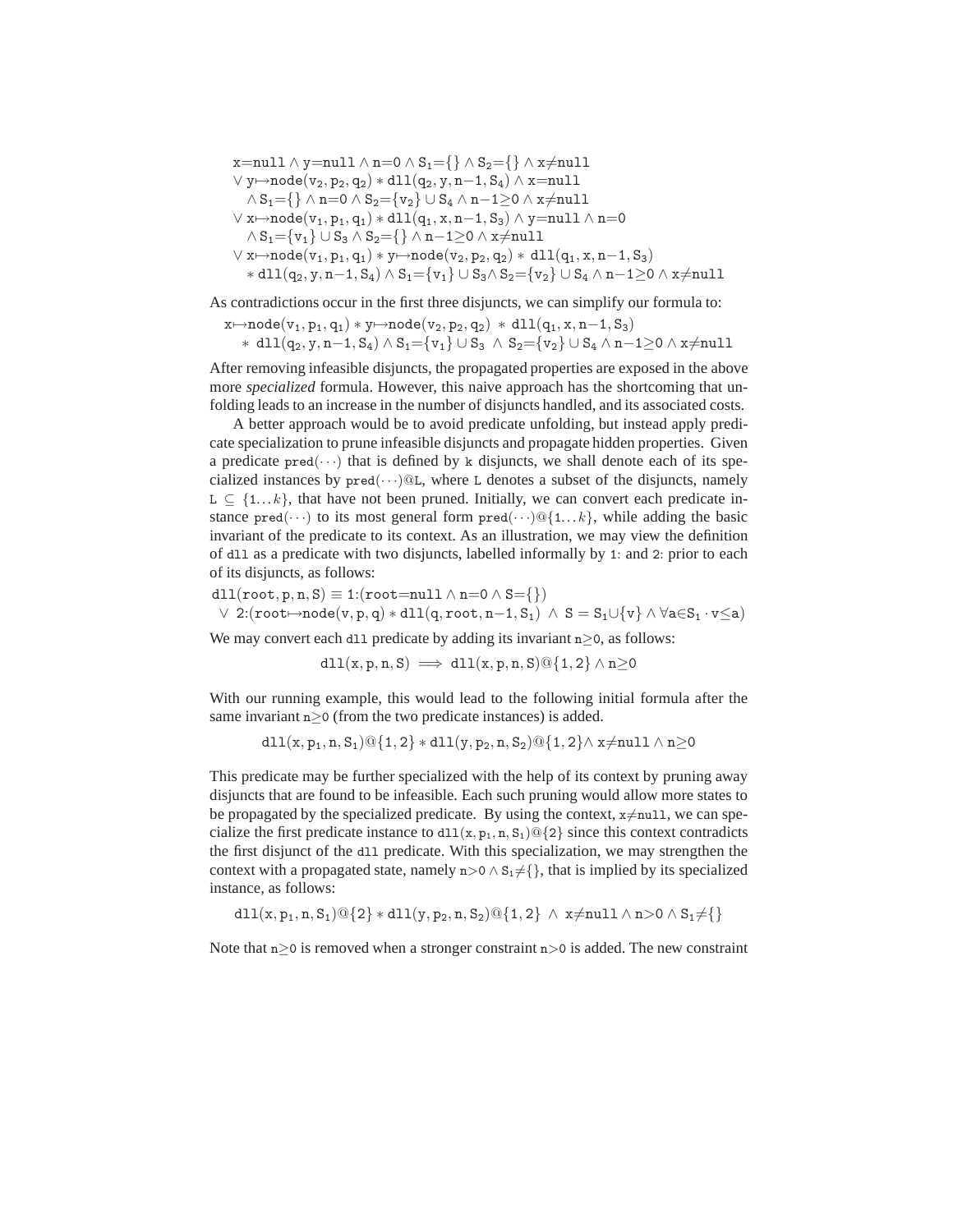|                | pred ::= $p(v^*) \equiv \Phi$  inv $\pi$                                           |
|----------------|------------------------------------------------------------------------------------|
|                | $\Phi$ ::= $\bigvee$ $(\exists w^* \cdot \sigma)^*$ $\sigma ::= \kappa \wedge \pi$ |
|                | $\kappa$ $\qquad :=$ emp $ v \rightarrow c(v^*)   p(v^*)   \kappa_1 * \kappa_2$    |
|                | $\pi$ $::=\alpha \mid \pi_1 \wedge \pi_2$                                          |
|                | $\alpha$ $\qquad = \beta \mid \neg \beta$                                          |
| $\beta$        | $\therefore$ $v_1 = v_2 \mid v = \text{null} \mid a \leq 0 \mid a = 0$             |
| $\overline{a}$ | $ ::= k   k \times v   a_1 + a_2   max(a_1,a_2)   min(a_1,a_2)$                    |
|                | where $p$ is a predicate name; $v, w$ are variable names;                          |
|                | c is a data type name; $k$ is an integer constant;                                 |
|                | $\kappa$ represents heap formulas; $\pi$ represents pure formulas;                 |
|                | $\beta$ represents atomic interpreted predicates                                   |

n>0 now triggers a pruning of the second predicate instance, since its first disjunct can be shown to be infeasible. This leads to a specialization of the second predicate, with more propagation of atomic formulas, as follows:

> dll(x, p<sub>1</sub>, n, S<sub>1</sub>)@{2} \* dll(y, p<sub>2</sub>, n, S<sub>2</sub>)@{2}  $\wedge$  x≠null  $\wedge$  n>0  $\wedge$  S<sub>1</sub>≠{}  $\wedge$  y≠null  $\wedge$  S<sub>2</sub>≠{}

In a nutshell, the goal of our approach is to apply aggressive specialization to our predicate instances, without the need to resort to predicate unfolding, in the hope that infeasible disjuncts are pruned, where possible. In the process, our specialization technique is expected to propagate states that are consequences of each of the specialized predicate instances. We expect this proposal to support more efficient manipulation of program states, whilst keeping the original abstractions intact where possible.

## **3 Formal Preliminaries**

Our underlying computation model is a state machine with a countable set of variables and a heap, which is a partial mapping from addresses to values.

Fig. 1 defines the syntax of our (unannotated) specification language. We denote sequences of variables  $v_1, \ldots, v_n$  by the notation  $v^*$ , and by  $\beta$  atomic interpreted predicates such as equality and disequality of program variables and arithmetic expressions. Conjunctions of (possibly negated) atomic predicates form *pure* formulas, which we denote by the symbol  $\pi$ . Heap formulas, denoted by  $\kappa$ , model the configuration of the heap. They rely on two important components: data constructors  $c(v^*)$ , which model simple data records (e.g. the node of a tree), and inductively defined predicates, which are generated by the non-terminal *pred* in Fig. 1.

**Definition 1 (Heap Formula and Predicate Definition)** *A* heap formula κ *is either the symbol* emp, denoting the empty heap, or a formula of the form  $v \rightarrow c(v^*)$ , denoting a  $s$ *ingleton heap, or a predicate*  $p(v^*)$ , *or finally, a formula of the form*  $\kappa_1 * \kappa_2$ , where  $\kappa_1$ *and* κ<sub>2</sub> *are heap formulas, and* ∗ *is the separating conjunction connective. Predicates*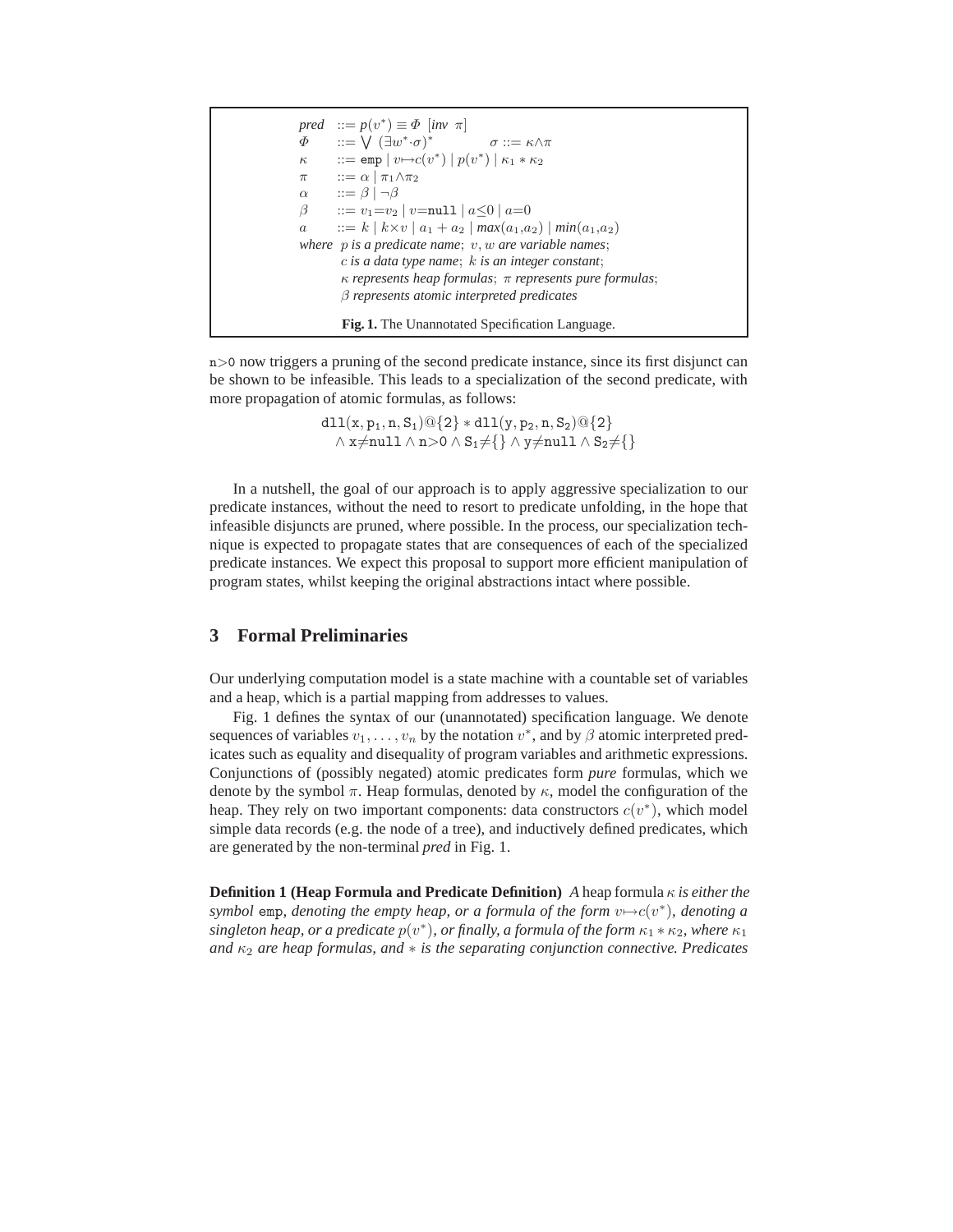$spread := p(v^*) \equiv \hat{\Phi}; \mathcal{I}; \mathcal{R}$  $\hat{\Phi}$   $\qquad := \bigvee \ (\exists w^* \cdot \hat{\sigma} \mid C)$  $\hat{\sigma} ::= \hat{\kappa} \wedge \pi$  $\hat{\kappa}$  ::= emp  $|v \rightarrow c(v^*)| p(v^*) \mathbb{Q}L \# R | \hat{\kappa}_1 * \hat{\kappa}_2$ *where*  $p, v, w, c, \pi$  *denote the same as in Fig. 1;* I *is a family of invariants*; R *is a set of pruning conditions*. *C is a pure formula denoting a context computed in the specialization process.*

**Fig. 2.** The Annotated Specification Language.

*are defined inductively as the equivalence between a predicate symbol*  $p(v^*)$ , and dis*junctions of formulas of the form* ∃w ∗ · (κ ∧ π)*, where variables* v <sup>∗</sup> *may appear free. Predicate definitions may be augmented with invariants specified by the inv keyword.*

Unannotated formulas become annotated in the specialization process. Fig. 2 defines the syntax of the *annotated* specification language. Annotated predicate definitions are generated by the nonterminal *spred*.

**Definition 2 (Annotated Predicates and Formulas)** *Given a predicate definition*  $p(v^*) \equiv \bigvee (\exists w^* \cdot \kappa \wedge \pi)^*$ , the corresponding annotated predicate definition *has the form*  $p(v^*) \equiv \bigvee (\exists w^* \cdot \hat{\kappa} \wedge \pi \mid C)^*$ ; *T*; *R*, where *T* is a family of invariants, and *R* is a set of *pruning conditions. Each disjunct* ∃w<sup>\*</sup> · $\hat{\kappa} \wedge \pi$  | *C now contains the annotated counterpart*  $\hat{\kappa}$  *of*  $\kappa$ *, and is augmented with a context C, which is a pure formula for which*  $C \to \pi$ *always holds. Intuitively, C captures also the consequences of the specialized states of* κˆ*. An* annotated formula *is a formula where all the predicate instances are annotated. An* annotated predicate *instance is of the form*  $p(v^*)$  @*L*#*R*, where *L*⊆{1,.., *n*} *is a set of labels denoting the unpruned disjuncts, and where R*  $\subseteq \mathcal{R}$  *is a set of remaining pruning conditions. The* set of invariants *I is of the form*  $\{(L\rightarrow\pi_L) | \emptyset \subset L \subseteq \{1, ..., n\}\}\$ . For each set *of labels L,*  $\pi$ *L represents the invariant for the specialized predicate instance*  $p(v^*)\mathcal{Q}L$ *. For a given annotated predicate instance*  $p(v^*)@L \# R$ , *it is possible for*  $L = \emptyset$ *. When this occurs, it denotes that none of the predicate's disjuncts are satisfiable. Moreover, we have*  $\pi_{\emptyset}$ =false *which will contribute towards a false state (or contradiction) for its given context.*

**Definition 3 (Pruning Condition)** *The set of pruning conditions* R *is of the form*  ${(\alpha\leftarrow L) | \cdots}$ *.* A pruning condition *is a pair between an atomic predicate instance*  $\alpha$ and a set of labels L, written  $\alpha \leftarrow L$ . Its intuitive meaning is that the disjuncts in L should *be kept if*  $\alpha$  *is satisfiable in the current context.* 

Given a predicate definition  $p(v^*) \equiv \bigvee_{i=1}^n (\exists w^* \cdot \hat{\sigma}_i | C_i); \mathcal{I}; \mathcal{R}$ , we call  $D_i =_{df}$  $(\exists w^* \cdot \hat{\sigma}_i | C_i)$  the i<sup>th</sup> disjunct of p; i will be called the *label* of its disjunct. We shall use  $D_i$  freely as the i<sup>th</sup> disjunct of the predicate at hand whenever there is no risk of confusion. We employ a notion of *closure* for a given conjunctive formula. Consider a formula  $\pi(w^*) = \exists v^* \cdot \alpha_1 \wedge \cdots \wedge \alpha_m$ , where  $\alpha_i$  are atomic predicates, and variables  $w^*$ appear free. We denote by  $S = closure(\pi(w^*))$  a set of atomic predicates (over the free variables  $w^*$ ) such that each element  $\alpha \in S$  is entailed by  $\pi(w^*)$ . Some of the variables  $w^*$  may appear free in  $\alpha$  but *not*  $v^*$ . To ensure this closure set be finite, we also impose a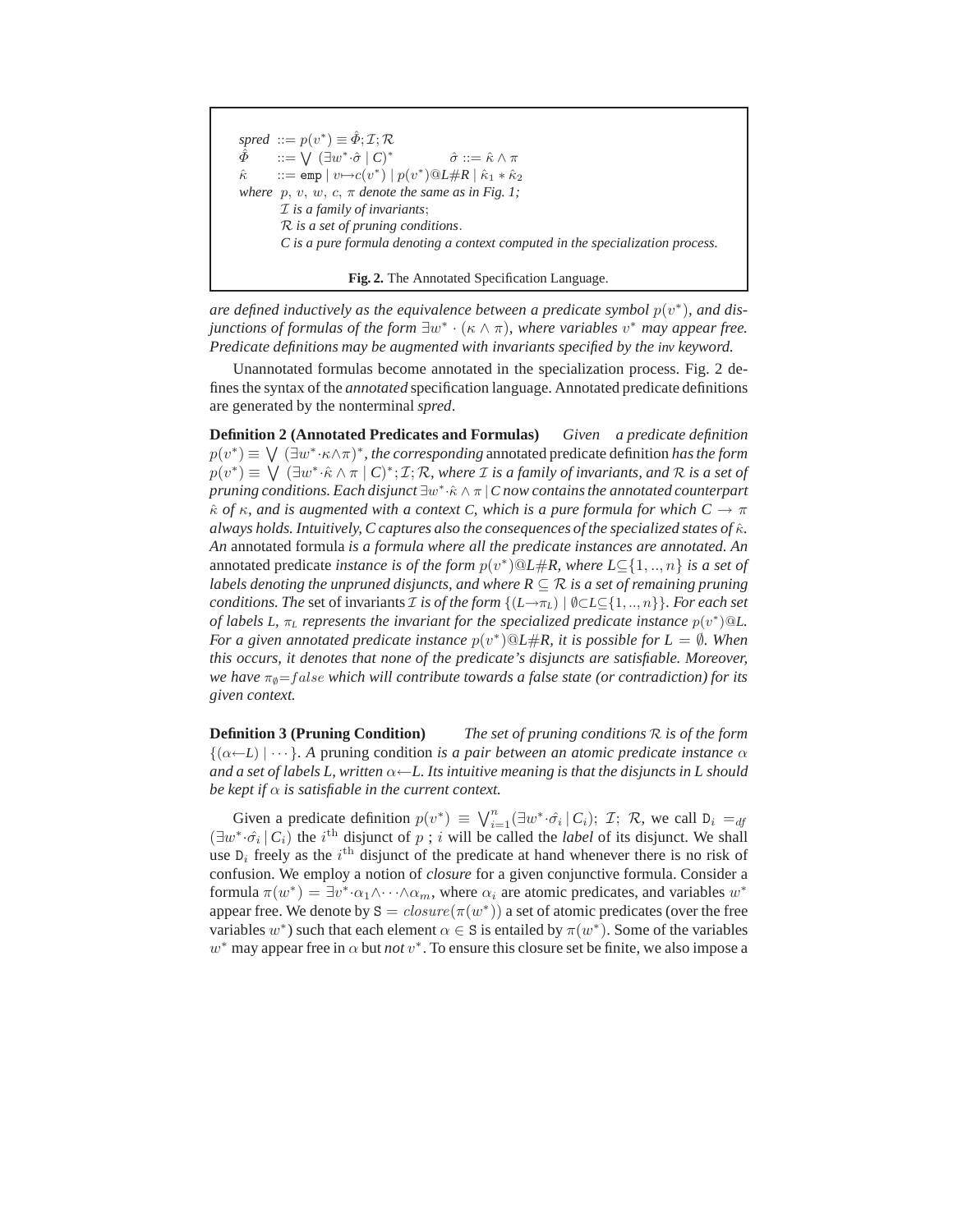requirement that weaker atomic constraints are never present in the same set, as follows:  $\forall \alpha_i \in S \cdot \neg (\exists \alpha_j \in S \cdot i \neq j \land \alpha_i \Longrightarrow \alpha_j).$  Ideally,  $\mathit{closure}(\pi(w^*))$  contains *all* stronger atomic formulas entailed by  $\pi(w^*)$ , though depending on the abstract domain used, this set may not be computable. A larger closure set leads to more aggressive pruning.

Our specialization calculus (Sec 4) is based on the annotated specification language. We have an initialization and inference process (Sec 5) to automatically generate all annotations (including  $\mathcal{I}, \mathcal{R}$ ) that are required by specialization. For simplicity of presentation, we only include normalized linear arithmetic constraints in our language. Our system currently supports both arbitrary linear arithmetic constraints, as well as set constraints. This is made possible by integrating the Omega [19] and MONA solvers [9] into the system. In principle, the system may support arbitrary constraint domains, provided that a suitable solver is available for the domain of interest. Such a solver should be capable of handling conjunctions efficiently, as well as computing approximations of constraints that convert disjunctions into conjunctions (e.g. hulling).

### **4 A Specialization Calculus**

Our specialization framework detects infeasible disjuncts in predicate definitions without explicitly unfolding them, and computes a corresponding strengthening of the pure part while preserving satisfiability. We present this as a calculus consisting of *specialization rules* that can be applied exhaustively to convert a non-specialized annotated formula<sup>1</sup> into a fully specialized one, with stronger pure parts, that can be subsequently extracted and passed on to a theorem prover for satisfiability/entailment checking. Apart from being syntactically correct, annotated formulas must satisfy the following wellformedness conditions.

**Definition 4 (Well-formedness)** For each annotated predicate  $p(v^*)@L#R$  in the for*mula at hand, assuming the definition*  $p(v^*) \equiv \bigvee_{i=1}^n D_i; \mathcal{I}; \mathcal{R}$ *, we have that (a)*  $L \subseteq$  $\{1,\ldots,n\}$ ; (b)  $R \subseteq \mathcal{R}$ ; and (c) forall  $\alpha \leftarrow L_0 \in R$  we have  $L \cap L_0 \neq \emptyset$ .

**Definition 5 (Specialization Step)** *A* specialization step *has the form*  $\hat{\Phi}_1 \mid C_1 \rightarrow \hat{\Phi}_2 \mid C_2$ , and denotes the relation allows the annotated formula  $\hat{\Phi}_1$  with  $\epsilon$  *context*  $C_1$  *to be transformed into a more specialized formula*  $\hat{\Phi}_2$  *with context*  $C_2$ *.* 

Our calculus produces specialization steps, which are applied in sequence, exhaustively, to produce *fully specialized* formulas (a formal definition of such formulas will be given below). Relation −sf→ depends on relation −sp→, which produces predicate specialization steps defined by the following:

**Definition 6 (Predicate Specialization Step)** *A* predicate specialization *step has form*

(1)  $p(v^*) \mathcal{Q} L_1 \# R_1 \mid C_1 \to p \to p(v^*) \mathcal{Q} L_2 \# R_2 \mid C_2$ .

*and signifies that annotated predicate* p(v ∗ )@*L*1#*R*<sup>1</sup> | *C*<sup>1</sup> *can be specialized into*  $p(v^*)@L_2\#R_2 \mid C_2$ , where  $L_2 \subseteq L_1$ ,  $R_2 \subset R_1$ , and  $C_2$  is stronger than  $C_1$ .

 $1$  The conversion of non-annotated formulas into annotated ones shall be presented in Sec. 5.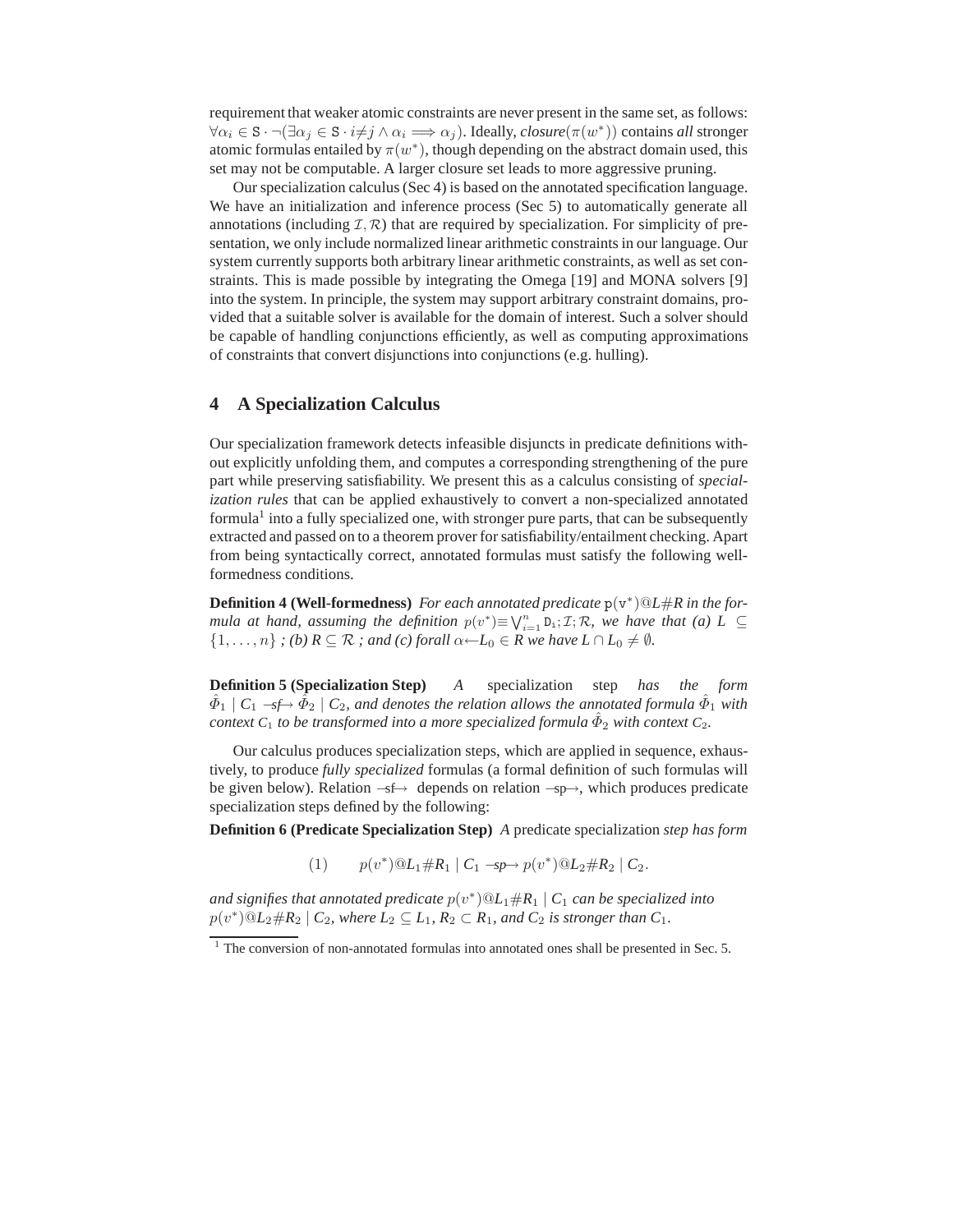| $SP - [FILTER]$                                                                                                         |
|-------------------------------------------------------------------------------------------------------------------------|
| $R_f = \{(\alpha \leftarrow L_0)   (\alpha \leftarrow L_0) \in R, (L \cap L_0 = \emptyset) \vee (C \implies \alpha)\}\$ |
| $C, L \vdash R$ –filter– $(R - R_f)$                                                                                    |
| $ SP -  PRUNE $                                                                                                         |
| $C \wedge \alpha \Longrightarrow$ false $(\alpha \leftarrow L_0) \in R$ $L \cap L_0 \neq \emptyset$ $L_2 = L - L_0$     |
| $C_1 = \mathcal{I}nv(p(v^*), L_2)$ $C \wedge C_1, L_2 \vdash R$ -filter $\rightarrow R_1$                               |
| $p(v^*)@L\#R \mid C \rightarrow p \rightarrow p(v^*)@L_2\#R_1 \mid C \wedge C_1$                                        |
| $ SP - [FINISH] $                                                                                                       |
| $C, L \vdash R$ -filter $\rightarrow \emptyset$ $R \neq \emptyset$                                                      |
| $p(v^*)\mathbb{Q}L\#R$   $C \rightarrow p \rightarrow p(v^*)\mathbb{Q}L\#N$   $C$                                       |
| <b>Fig. 3.</b> Single-step Predicate Specialization                                                                     |
|                                                                                                                         |

Here, the sets  $L_1$  and  $L_2$  denote sets of disjuncts of  $p(v^*)$  that have not been detected to be infeasible. Each specialization step aims at detecting new infeasible disjuncts and removing them during the transformation. Thus  $L_2$  is expected to be a subset of  $L_1$ .

The sets of pruning conditions  $R_1$  and  $R_2$  may be redundant, but are instrumental in making specialization efficient. They record incremental changes to the state of the specializer, and represent information that would be expensive to re-compute at every step. Essentially, a pruning condition  $\alpha \leftarrow L_0$  states that whenever  $\neg \alpha$  is entailed by the current context, the disjuncts whose labels are in  $L_0$  can be pruned. The initial set of pruning conditions is derived when converting formulas into annotated formulas, and is formally discussed in Section 5.

In a nutshell, each specialization step of the form (1) detects (if possible) a pruning condition  $\alpha \leftarrow L_0 \in R$  such that if  $\neg \alpha$  is entailed by the current context, then the disjuncts whose labels occur in  $L_0$  are infeasible and can be pruned. Given the notations in (1), this is achieved by setting  $L_2 = L_1 - L_0$ . Subsequently, the current set of pruning conditions is reduced to contain only elements of the form  $\alpha' \leftarrow L'_0$  such that  $L'_0 \cap L_2 \neq \emptyset$ . Thus, the well-formedness of the annotated formula is preserved

A key aspect of specialization is that context strengthening helps reveal and prune *mutually infeasible* disjuncts in groups of predicates, which leads to a more aggressive optimization as compared to the case where predicates are specialized in isolation.

**Definition 7 (Fully Specialized Formula; Complete Specialization)** *An annotated formula is* fully specialized *w.r.t a context when all its annotated predicates have empty pruning condition sets. If the initial pruning condition sets are computed using a notion of* strongest closure*, then for each predicate in the fully specialized formula, all the remaining labels in the predicate's label set denote feasible disjuncts with respect to the current context, and in that sense, the specialization is* complete*.*

This procedure is formalized in the calculus rules given in Figures 3 and 4. Figure 3 defines the predicate specialization relation −sp→. This relation has two main components: the one represented by the rule [SP−[FILTER]], which restores the wellformedness of an annotated predicate, and the one represented by the rule [SP−[PRUNE]], which detects infeasible disjuncts and removes the corresponding labels from the annotation. A third rule, [SP−[FINISH]] produces the fully specialized predicate.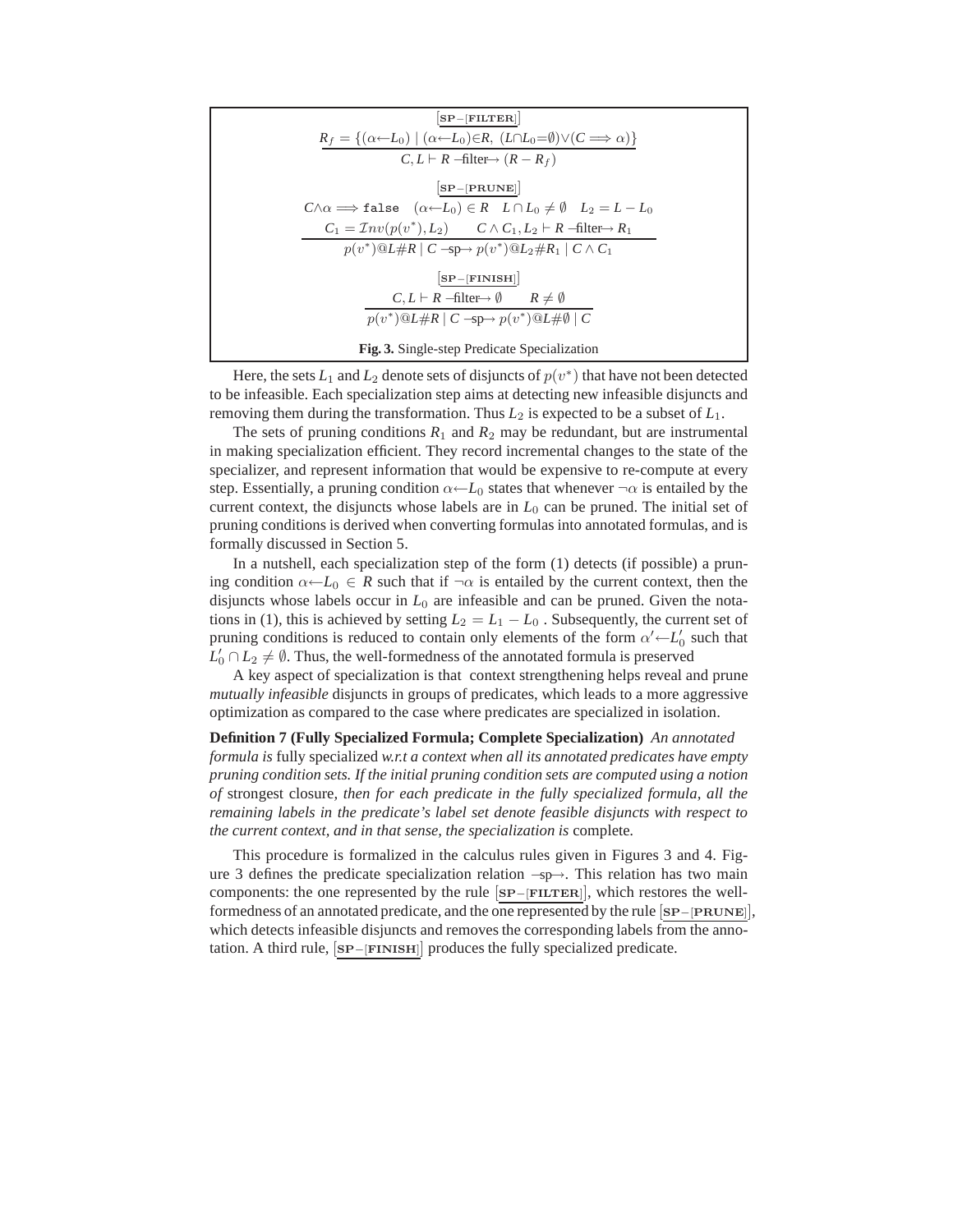| $SF - [PRUNE]$                                                                                                                    |
|-----------------------------------------------------------------------------------------------------------------------------------|
| $p(v^*)@L\#R \mid C \rightarrow p \rightarrow p(v^*)@L_2\#R_2 \mid C_2$                                                           |
| $p(v^*)\mathbb{Q}L\#R*\hat{\kappa}$   $C\rightarrow f\rightarrow p(v^*)\mathbb{Q}L_2\#R_2*\hat{\kappa}$   $C_2$                   |
| $ SF - [CASE - SPLIT] $                                                                                                           |
| $\vdash C \Longrightarrow \alpha_1 \vee \alpha_2 \vdash \alpha_1 \wedge \alpha_2 \Longrightarrow$ false                           |
| $\forall i \in \{1,2\} \cdot \hat{\kappa} \mid C \wedge \alpha_i \rightarrow f \rightarrow \hat{\kappa}_i \mid C_i$               |
| $\hat{\kappa}$   $C$ -sf $(\hat{\kappa}_1   C_1) \vee (\hat{\kappa}_2   C_2)$                                                     |
| $ SF -  OR $                                                                                                                      |
| $\hat{\kappa}_1 \mid C_1 \rightarrow \hat{\kappa}_3 \mid C_3$                                                                     |
| $(\hat{\kappa}_1   C_1) \vee (\hat{\kappa}_2   C_2) \rightarrow f \rightarrow (\hat{\kappa}_3   C_3) \vee (\hat{\kappa}_2   C_2)$ |
| <b>Fig. 4.</b> Single-step Formula Specialization                                                                                 |

The predicate specialization relation can be weaved into the formula specialization relation given in Fig. 4. The first rule,  $[\text{SF}-[\text{PRUNE}]]$ , defines the part of the  $-s$ f $\rightarrow$  relation which picks a predicate in a formula and transforms it using the −sp→ relation, leaving the rest of the predicates unchanged. However, the transformation of the predicate's context is incorporated into the transformation of the formula's context. This rule realizes the potential for cross-specialization of predicates, eliminating disjuncts of different predicates that are mutually unsatisfiable.

The rule [SF−[CASE−SPLIT]] allows further specialization via case analysis. It defines the part of the −sf→ relation that produces two instances of the same formula, joined in a disjunction, each of the new formulas having a stronger context. Each stronger context is produced by conjunction with an atom  $\alpha_i$ ,  $i \in \{1, 2\}$ , with the requirement that the two atoms be disjoint and their disjunction cover the original context *C*. This rule is instrumental in guaranteeing that all predicates reach a fully specialized status. Indeed, whenever an annotated predicate has a pruning condition  $\alpha \leftarrow L_0$ , such that  $\alpha$  is not entailed by the context *C*, yet  $\alpha \wedge C$  is satisfiable, the only way to further specialize the predicate is by case analysis with the atoms  $\alpha$  and  $\neg \alpha$ . Finally, the rule [SF−[OR]] handles formulas with multiple disjunctions.

In the remainder of this section, we formalize the notion that our calculus produces terminating derivations, and is sound and complete.

**Property 1** *Relations* −*sp*→ *and* −*sf*→ *preserve well-formedness. Thus, given two an* $i$  *notated predicate instances*  $p(v^*)@L_1\#R_1$  *and*  $p(v^*)@L_2\#R_2$ , *if* 

$$
p(v^*)@L_1\#R_1 \mid C_1 \rightarrow p \rightarrow p(v^*)@L_2\#R_2 \mid C_2
$$

*can be derived from the calculus, and*  $p(v^*)@L_1\#R_1$  *is well-formed, then*  $p(v^*)@L_2\#R_2$ *is well-formed as well. Moreover, for all annotated formulas*  $\hat{\Phi}_1$  *and*  $\hat{\Phi}_2$ *, if* 

$$
\hat{\varPhi}_1 \mid C_1 \dashrightarrow \hat{\varPhi}_2 \mid C_2
$$

*can be derived from the calculus, and*  $\hat{\Phi}_1$  *is well-formed, then*  $\hat{\Phi}_2$  *is well formed as well.* 

A *predicate specialization sequence* is a sequence of annotated predicates such that each pair of consecutive predicates is in the relation −sp→. A *formula specialization se-*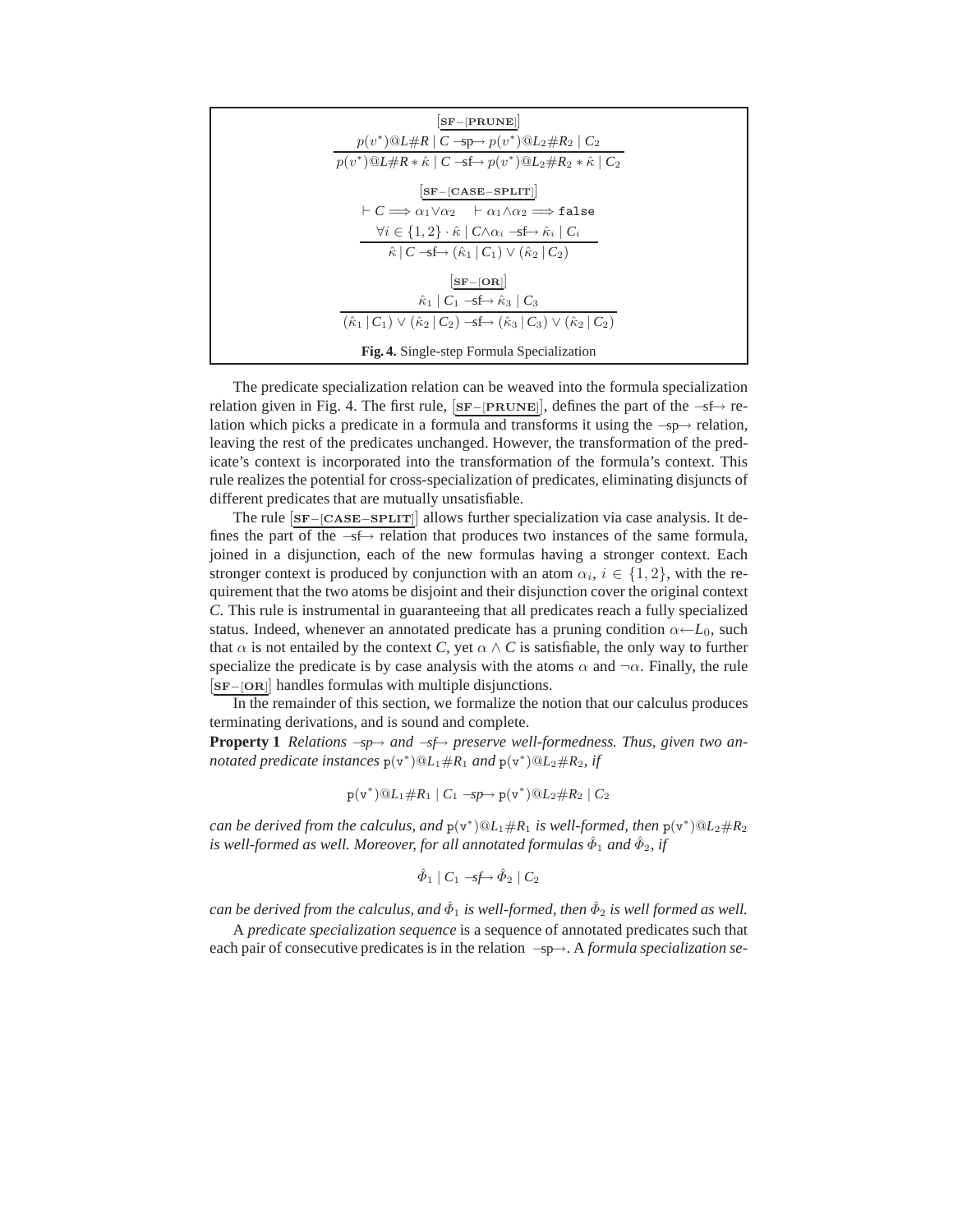*quence* is a sequence of annotated formulas such that each pair of consecutive formulas is in the −sf→ relation.

**Definition 8 (Canonical Specialization Sequence)** *A canonical specialization sequence is a formula specialization sequence where (a) the first element is well-formed; (b) specialization rules are applied exhaustively ; (c) the* [SF−[CASE−SPLIT]] *relation is only applied as a last resort (i.e. when no other relation is applicable); and (d) the case analysis atoms for the*  $[\text{sF}$ -[CASE-SPLIT]] *relation must be of the form*  $\alpha$ *,*  $\neg \alpha$ *, where* α←*L*<sup>0</sup> *is a pruning condition occurring in an annotated predicate* p(v ∗ )@*L*#*R of the formula, such that*  $L \cap L_0 \neq \emptyset$ *.* 

**Property 2 (Termination)** *All canonical specialization sequences are finite and produce either fully specialized formulas, or formulas whose context is unsatisfiable.*

**Property 3 (Soundness)** *The* −*sp*→ *and* −*sf*→ *relations preserve satisfiability. Thus, if*  $p(v_{0..n})@L_1#R_1$  |  $C_1$  −*sp*→  $p(v_{0..n})@L_2#R_2$  |  $C_2$  *can be derived from the calculus, then for all heaps h and stacks s,*  $s, h \models p(v^*) \mathbb{Q}L_1 \# R_1 \mid C_1$  *<i>iff*  $s, h \models$  $p(v^*)$ @L<sub>2</sub>#R<sub>2</sub> |  $C_2$ . Moreover, if  $\hat{\Phi}_1$  |  $C_1$  –sf $\rightarrow$   $\hat{\Phi}_2$  |  $C_2$  can be derived from the calculus, *then*  $s, h \models \hat{\Phi}_1 | C_1$  *iff*  $s, h \models \hat{\Phi}_2 | C_2$ *.* 

We note here that the set *R* does not play a role in the way an annotated predicate is interpreted. Mishandling *R* (as long as no elements are added) may result in lack of termination or incompleteness, but does not affect soundness.

Finally, we address the issue of completeness. This property, however, is dependent on how "complete" the conversion of a predicate into its annotated form is. Thus, we shall first give an ideal characterization of such a conversion, after which we shall endeavour to prove the completeness property. Realistic implementations of this conversion shall be discussed in Section 5.

**Definition 9 (Strongest Closure)** *The strongest closure of unannotated formula* Φ*, denoted sclosure*(Φ)*, is the largest set of atoms* α *with the following properties: (a) for all stacks*  $s, s \models \alpha$  *whenever there exists* h *such that*  $s, h \models \Phi$ , and (b) if  $\alpha$  *is not of the form*  $v \neq$ null, then there exists no atom  $\alpha'$  strictly stronger than  $\alpha$  – that is, it is not the *case that for all s, s*  $\models \alpha$  *whenever*  $s \models \alpha'$ *. For practical and termination reasons, we shall assume only closures which return finite sets in our formulation.*

In our conversion of an unannotated predicate definition for  $p(v^*)$  into the annotated definition  $p(v^*) \equiv \bigvee_{i=1}^n D_i; \mathcal{I}; \mathcal{R}$ , we compute the following sets:  $G_i = sclosure(D_i \wedge \pi)$ , for  $i = 1, ..., n$ ,  $H_L = \{ \alpha \mid \text{for all } i \in L, \text{exists } \alpha' \in G_i \text{ s.t. for all } s, s \models \alpha' \text{ whenever } s \models \alpha' \text{ }$  $\alpha$ } and  $\mathcal{I} = \{L \rightarrow \pi \mid L \subseteq \{1...n\}, \pi = \bigwedge_{\alpha \in H_L} \alpha\}$ , and  $\mathcal{R} = \{\alpha \leftarrow L \mid L \text{ is the largest set}\}$ s.t.  $\alpha \in \bigcap_{i \in L} G_i$ . Moreover, we introduce the notation  $\mathcal{I}nv(p(v^*), L) = \pi_L$ , where  $(L\rightarrow \pi_L) \in \mathcal{I}$ . This notation is necessary in applying the rule [SP−[PRUNE]].

In practice, either the assumption holds, or the closure procedure computes a close enough approximation to the strongest closure so that very few, if any, infeasible disjuncts are left in the specialized formula.

**Property 4 (Completeness)** *Let*  $p(v^*)@L#∅ * ∂ |C$  *be a fully specialized formula that resulted from a specialization process that started with an annotated formula. Denote by*  $\pi_i$ ,  $1 \leq i \leq n$  the pure parts of the disjuncts in the definition of  $p(\mathbf{v}^*)$ , and assume *that C* is satisfiable. Then, for all  $i \in L$ ,  $\pi_i \wedge C$  is satisfiable.

Proofs of the above properties, as well as a more detailed discussion of our calculus rules, can be found in [3].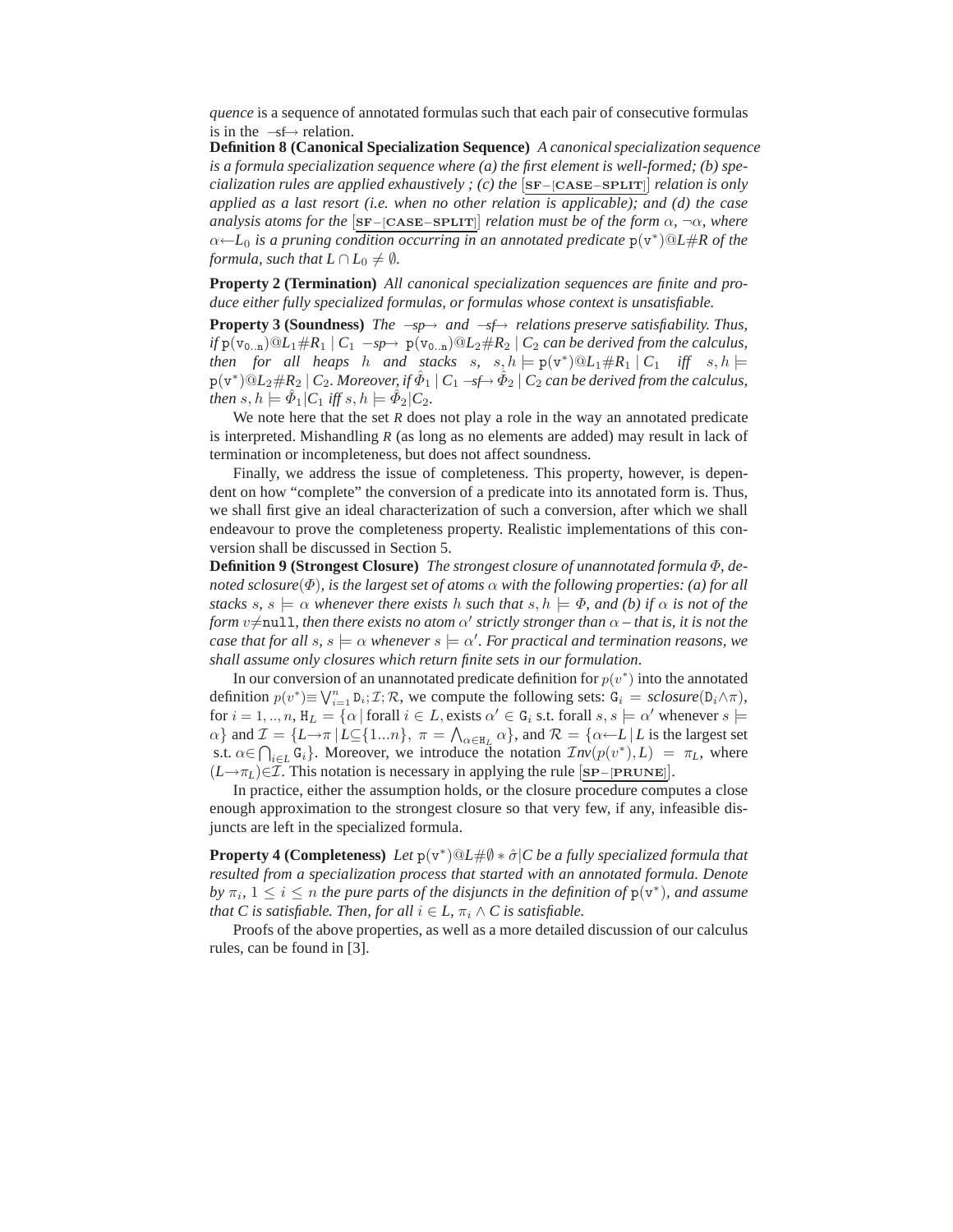# **5 Inferring Specializable Predicates**

We present inference techniques that must be applied to each predicate definition so that they can support the specialization process. We refer to this process as *inference for specializable predicates*. A predicate is said to be *specializable* if it has multiple disjuncts and it has a non-empty set of pruning conditions. These two conditions would allow a predicate instance to be specializable from one form to another specialized form. Our predicates are processed in a bottoms-up order with the following key steps:

- **–** Transform each predicate definition to its specialized form.
- **–** Compute an *invariant* (in conjunctive form) for each predicate.
- **–** Compute a *family of invariants* to support all specialized instances of the predicate.
- **–** Compute a *set of pruning conditions* for the predicate.
- **–** Specialize recursive invocations of the predicate, if possible.

As a running example for this inference process, let us consider the following predicate which could be used to denote a list segment of singly-linked nodes:

data snode { int val; snode next; }

 $lseg(x, p, n) \equiv x=p \wedge n=0 \vee \exists q, m \cdot x \mapsto snode(...q) * lseg(q, p, m) \wedge m=n-1$ 

Our inference technique derives the following specializable predicate definition:

 $lseg(x, p, n) \equiv x=p \wedge n=0 | x=p \wedge n=0 \vee$  $\exists q, m \cdot x \mapsto \texttt{mode}(\_, q) * \texttt{lseg}(q, p, m) \land m=n-1 | x \neq \texttt{null} \land n>0;$  $\mathcal{I} = \{\{1\}\rightarrow x=p \land n=0, \{2\}\rightarrow x\neq \text{null} \land n>0, \{1, 2\}\rightarrow n\geq 0\};$  $\mathcal{R} = \{x=p \leftarrow \{1\}, n=0 \leftarrow \{1\}, x \neq null \leftarrow \{2\}, n>0 \leftarrow \{2\}\}$ 

Note that we have a family of invariants, named  $I$ , to cater to each of the specialized states. The most general invariant for the predicate is  $\mathcal{I}nv(1\text{seg}(x, p, n), \{1, 2\}) = n \ge 0$ . This is computed by a fix-point analysis [4] on the body of the predicate. If we determine that a particular predicate instance can be specialized to  $l \text{seg}(x, p, n) \text{ or } l \text{?}$ , we may use a stronger invariant  $\text{Inv}(\text{lseg}(x, p, n), \{2\}) = x \neq \text{null} \land n > 0$  to propagate this constraint from the specialized instance. Such a family of invariants allows us to enrich the context of the predicate instances that are being progressively specialized.

Furthermore, we must process the predicate definitions in a bottom-up order, so that predicates lower in the definition hierarchy are inferred before predicates higher in the hierarchy. This is needed since we intend to specialize the body of each predicate definition with the help of specialized definitions that were inferred earlier. In the case of a set of mutually-recursive predicate definitions, we shall process this set of predicates simultaneously. Initially, we shall assume that the set of pruning conditions for each recursive predicate is empty, which makes its recursive instances unspecializable. However, once its set of pruning conditions has been determined, we can apply further specialization so that the recursive invocations of the predicate are specialized as well.

The formal rules for inferring each specializable predicate are given in Fig. 5. The rule [INIT−[MULTI−SPEC]] converts an unannotated formula into its corresponding specialized form. It achieves this by an initialization step via the −if→ relation given in Fig. 6, followed by a multi-step specialization using −sf→<sup>∗</sup> , without resorting to case specialization (that would otherwise result in an outer disjunctive formula). This essentially applies a transitive closure of −sf→ until no further reduction is possible.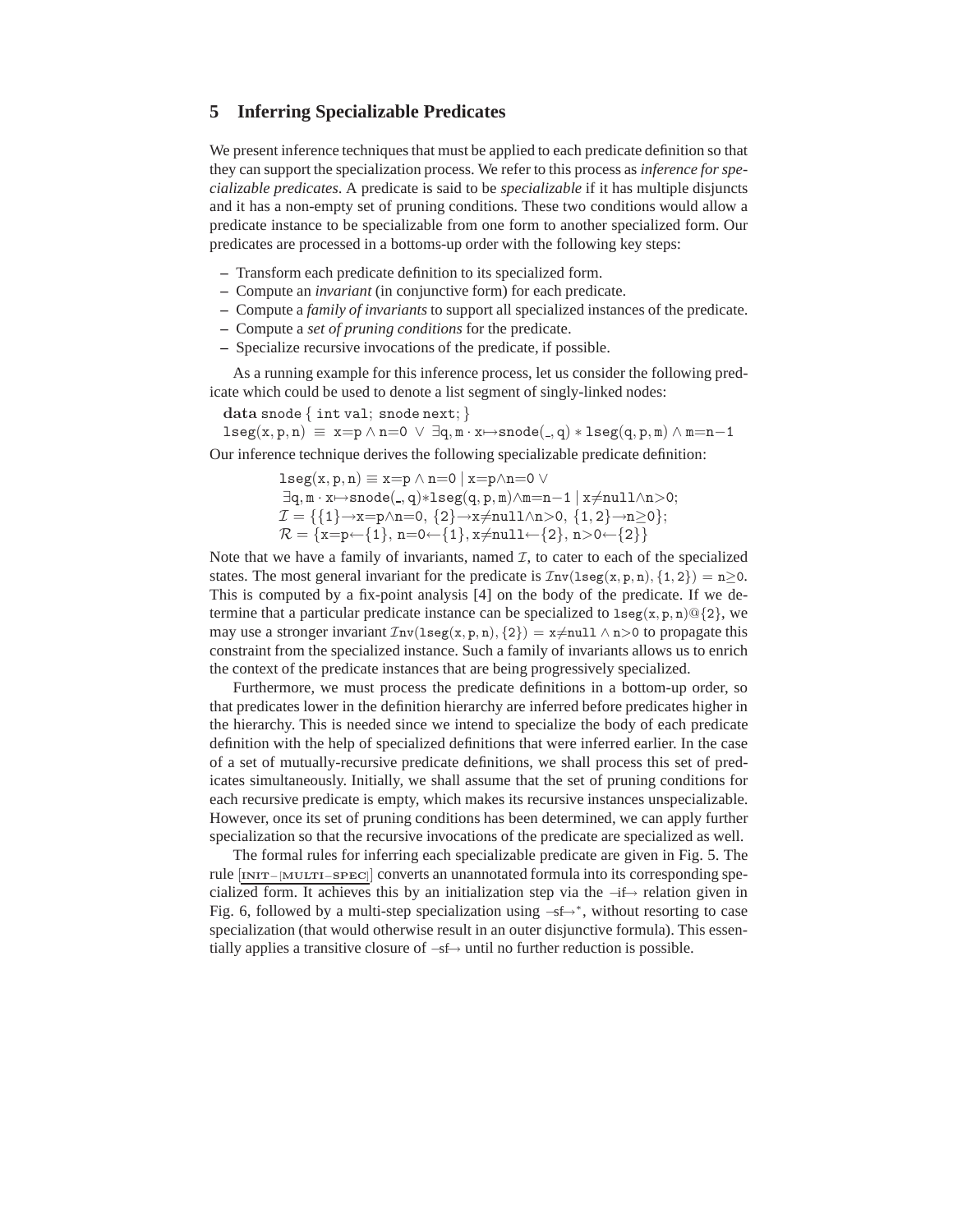| $ INIT-[MULTLI-SPEC] $                                                                                                                                                                                                                                 |  |  |  |  |  |  |  |
|--------------------------------------------------------------------------------------------------------------------------------------------------------------------------------------------------------------------------------------------------------|--|--|--|--|--|--|--|
| $\kappa \wedge \pi \exists f \rightarrow \hat{\kappa} \wedge \pi \vert C_1$ $\hat{\kappa} \vert C_1 \neg f \rightarrow^* \hat{\kappa}_1 \vert C_2$                                                                                                     |  |  |  |  |  |  |  |
| $\kappa \wedge \pi$ -msf- $\hat{\kappa}_1 \wedge \pi$   $C_2$                                                                                                                                                                                          |  |  |  |  |  |  |  |
| $ $ ISP- $ $ SPEC-BODY $ $                                                                                                                                                                                                                             |  |  |  |  |  |  |  |
| $spred_{old} = (\mathbf{p}(\mathbf{v}^*) \equiv \bigvee_{i=1}^n (\exists u_i^* \cdot \sigma_i)) \qquad \forall i \in \{1, , n\} \cdot \sigma_i \rightarrow \hat{\sigma}_i \mid C_i$                                                                    |  |  |  |  |  |  |  |
| $spread_{new} = (\mathbf{p}(\mathbf{v}^*) \equiv \bigvee_{i=1}^{n} (\exists u_i^* \cdot \hat{\sigma}_i   C_i))$                                                                                                                                        |  |  |  |  |  |  |  |
| spred <sub>old</sub> $\rightarrow$ spred <sub>new</sub>                                                                                                                                                                                                |  |  |  |  |  |  |  |
| $\rm{[ISP-[BULD-INV-FAMILY]}]$                                                                                                                                                                                                                         |  |  |  |  |  |  |  |
| $spread_{old} = (p(v^*) \equiv \bigvee_{i=1}^n (\exists u_i^* \cdot \hat{\sigma}_i   C_i))$ $\rho = [inv_p(v^*) \mapsto \text{fix}(\bigvee_{i=1}^n \exists u_i^* \cdot C_i)]$                                                                          |  |  |  |  |  |  |  |
| $\mathcal{I} = \{ (L \rightarrow hull(\bigvee_{i \in L} \exists u_i^* \cdot \rho C_i) \mid \emptyset \subset L \subset \{1n\} \} \cup \{ \{1n\} \rightarrow \rho (inv_p(v^*)) \}$                                                                      |  |  |  |  |  |  |  |
| $spred_{new} = (\mathbf{p}(\mathbf{v}^*) \equiv \bigvee_{i=1}^n (\exists u_i^* \cdot \hat{\sigma}_i   \rho C_i); \mathcal{I})$                                                                                                                         |  |  |  |  |  |  |  |
| spred <sub>ald</sub> $\rightarrow$ spred <sub>nam</sub>                                                                                                                                                                                                |  |  |  |  |  |  |  |
| $ $ ISP- $ $ BUILD-PRUNE-COND $ $                                                                                                                                                                                                                      |  |  |  |  |  |  |  |
| $spred_{old} = (\mathbf{p}(\mathbf{v}^*) \equiv \bigvee_{i=1}^n (\exists u_i^* \cdot \hat{\sigma}_i   C_i); \mathcal{I})$ $G = \bigcup_{i=1}^n \text{closure}(\mathcal{I}(\{i\}))$                                                                     |  |  |  |  |  |  |  |
| $\mathcal{R}=\bigcup_{\alpha\in G}\{\alpha\leftarrow\{i\mid 1\leq i\leq n\;\wedge\;\;\mathcal{I}(\{i\})\Longrightarrow\alpha\}\}\quad\forall i\in\{1,,n\}\cdot\hat{\sigma}_{i}\mid C_{i}\;\text{--sf{\small--}}^{*}\;\hat{\sigma}_{i,2}\mid C_{i,2}\}$ |  |  |  |  |  |  |  |
| $spread_{new} = (\mathbf{p}(\mathbf{v}^*) \equiv \bigvee_{i=1}^n (\exists u_i^* \cdot \hat{\sigma}_{i,2} \, \, C_{i,2}); \mathcal{I}; \mathcal{R})$                                                                                                    |  |  |  |  |  |  |  |
| spred <sub>ald</sub> $\rightarrow$ spred <sub>ness</sub>                                                                                                                                                                                               |  |  |  |  |  |  |  |
| where $-sf \rightarrow^*$ is the transitive closure of $-sf \rightarrow$ ; and $\mathcal{I}(\{i\}) = \pi_i$ , given $(\{i\} \rightarrow \pi_i) \in \mathcal{I}$ .                                                                                      |  |  |  |  |  |  |  |
| <b>Fig. 5.</b> Inference Rules for Specializable Predicates                                                                                                                                                                                            |  |  |  |  |  |  |  |

The rule [ISP−[SPEC−BODY]] converts the body of each predicate definition into its specialized form. For each recursive invocation, it will initially assume a symbolic invariant, named  $\text{inv}_{p}(v^*)$ , without providing any pruning conditions. This immediately puts each recursive predicate instance in the fully-specialized form.

After the body of the predicate definition has been specialized, we can proceed to build a constraint abstraction for its predicate's invariant, denoted by  $\text{inv}_{p}(v^*)$ , in the [ISP−[BUILD−INV−FAMILY]] rule. For example, we may denote the invariant of predicate  $l \text{seg}(x, p, n)$  symbolically using  $inv_{l \text{seg}}(x, p, n)$ , before building the following recursive constraint abstraction:

 $\lim_{\text{1seg}}(x, p, n) \equiv x = p \land n = 0 \lor \exists q, m \cdot x \neq null \land n = m + 1 \land \lim_{\text{1seg}}(q, p, m)$ 

If we apply a classical fix-point analysis to the above abstraction, we would obtain a closed-form formula as the invariant of the 1seg predicate, that is  $inv_{1\text{see}}(x, p, n) = n \ge 0$ . With this predicate invariant, we can now build a family of invariants for each proper subset *L* of disjuncts, namely 0⊂*L*⊂{1..n}. This is done with the help of the convex hull approximation. The size of this family of invariants is exponential to the number of disjuncts. While this is not a problem for predicates with a small number of disjuncts, it could pose a problem for unusual predicates with a large number of disjuncts. To circumvent this problem, we could employ either a lazy construction technique or a more aggressive approximation to cut down on the number of invariants generated. For simplicity, this aspect is not considered in the present paper.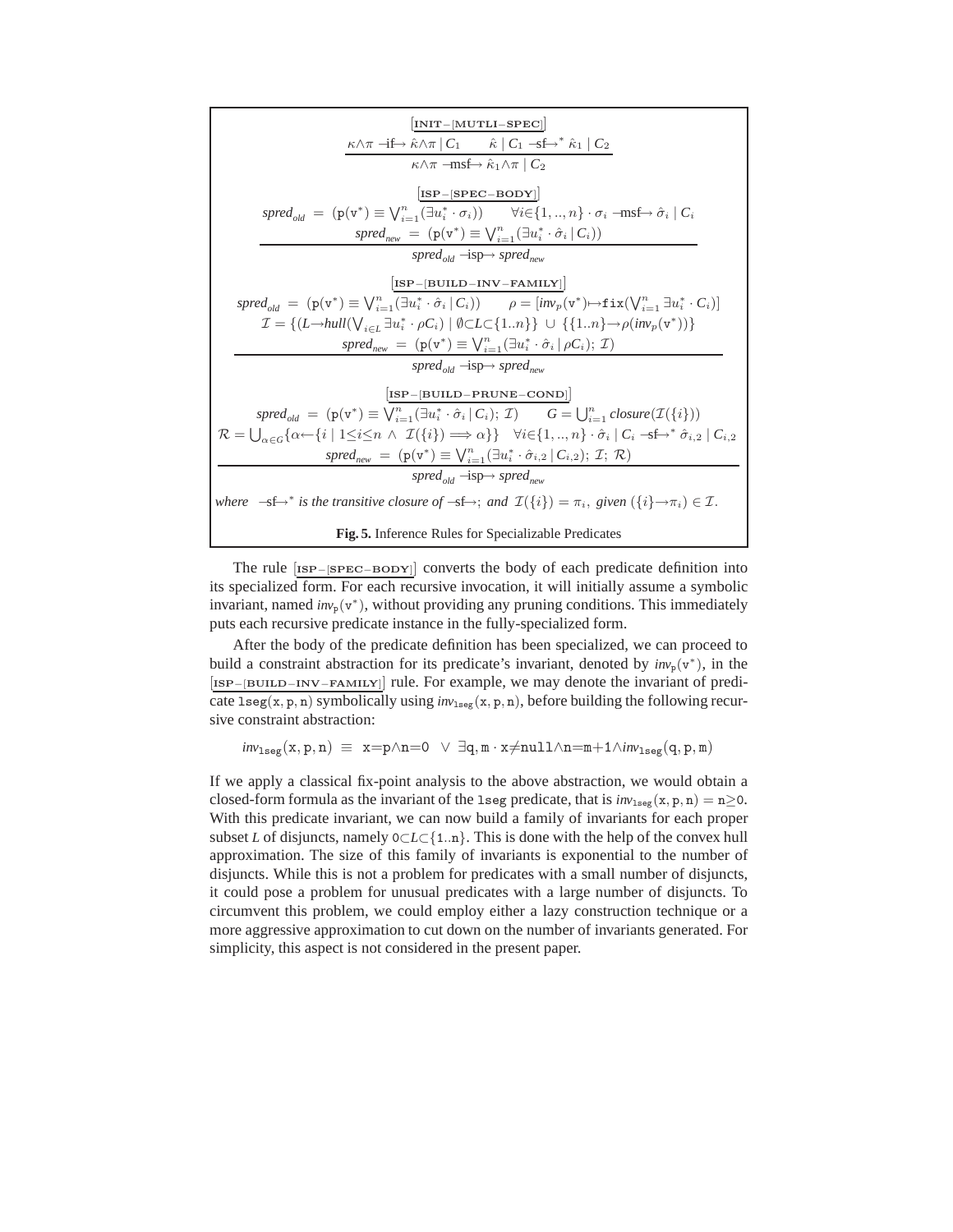| $\vert$ INIT- $\vert$ EMP $\vert$                                                                         | $\left \lceil \text{INIT} - \text{[CELL]} \right \rceil$                                                  |  |  |  |  |  |  |  |
|-----------------------------------------------------------------------------------------------------------|-----------------------------------------------------------------------------------------------------------|--|--|--|--|--|--|--|
| $emp - ih \rightarrow emp   true$                                                                         | $x \mapsto p(v^*)$ $\rightarrow$ ih $\rightarrow$ $x \mapsto p(v^*)$   $x \neq$ null                      |  |  |  |  |  |  |  |
| $\vert$ INIT- $\vert$ PRED $\vert$                                                                        | [INV-DEF]                                                                                                 |  |  |  |  |  |  |  |
| $p(v^*) \equiv (\bigvee_{i=1}^n (\exists u_i^* \cdot \hat{\sigma}_i \mid C_i)); \mathcal{I}; \mathcal{R}$ | $p(v^*) \equiv (\bigvee_{i=1}^n (\exists u_i^* \cdot \hat{\sigma}_i \mid C_i)); \mathcal{I}; \mathcal{R}$ |  |  |  |  |  |  |  |
| $C = \mathcal{I}nv(p(v^*), \{1n\})$                                                                       | $(L\rightarrow C) \in \mathcal{I}$                                                                        |  |  |  |  |  |  |  |
| $p(v^*)$ -ih $p(v^*)\mathbb{Q}{1n}$ #R   C                                                                | $Inv(p(v^*), L) = C$                                                                                      |  |  |  |  |  |  |  |
| $\vert$ INIT- $\vert$ HEAP $\vert$                                                                        | $\vert$ INIT- $\vert$ FORMULA $\vert$                                                                     |  |  |  |  |  |  |  |
| $\forall i \in \{1, 2\} \cdot \kappa_i \rightarrow \hat{\kappa}_i \mid C_i$                               | $\kappa$ -ih $\rightarrow$ $\hat{\kappa}$   C                                                             |  |  |  |  |  |  |  |
| $\kappa_1*\kappa_2$ -ih $\hat{\kappa}_1*\hat{\kappa}_2$ $C_1\wedge C_2$                                   | $\kappa \wedge \pi \rightarrow \hat{\kappa} \wedge \pi$ $C \wedge \pi$                                    |  |  |  |  |  |  |  |
| Fig. 6. Initialization for Specialization                                                                 |                                                                                                           |  |  |  |  |  |  |  |

Our last step is to build a set of pruning conditions for the disjunctive predicates using the [ISP−[BUILD−PRUNE−COND]] rule. This is currently achieved by applying a closure operation over the invariant  $\mathcal{I}(\{\textbf{i}\})$  for each of the disjuncts. To obtain a more complete set of pruning conditions, we are expected to generate a set of strong atomic constraints for each of the closure operations. For example, if we currently have a formula a>b ∧ b>c, a strong closure operation over this formula may yield the following set of atomic constraints  $\{a>b, b\}c, a\geq c+1\}$  as pruning conditions and omit weaker atomic constraints, such as a>c.

**Definition 10 (Sound invariant and sound pruning condition)** *Given a predicate definition*  $p(v^*) \equiv \bigvee_{i=1}^n D_i; \cdots$ 

- *(1) an invariant*  $L \rightarrow \pi$  *is said to be sound w.r.t. the predicate* p *if*  $(1.a)$   $\emptyset \subset L \subseteq \{1, ..., n\}$ *,*  $and (1.b) p(v^*)@L#_{-} \models \pi.$
- *(2) a family of invariants* I *is sound if every invariant from* I *is sound and the domain of I is the set of all non-empty subsets of*  $\{1, ..., n\}$ *;*
- *(3) a pruning condition* ( $\alpha \leftarrow L$ ) *is sound w.r.t. the predicate p if*  $(3.a)$   $\emptyset \subset L \subseteq \{1, ..., n\}$ ,  $(3.b)$  *vars* $(\alpha) \subseteq \{v^*\}$ *, and*  $(3.c)$   $\forall i \in L \cdot D_i \models \alpha$ *.*
- *(4) a set of pruning conditions R is sound if every pruning condition in R is sound w.r.t. the predicate* p*.*

**Property 5** For each predicate  $p(v^*)$ , the family of invariants and the set of pruning *conditions derived for* p *by our inference process are sound, assuming the fixpoint analysis and the hulling operation used by the inference are sound.*

A proof of this property can be found in [3].

### **6 Experiments**

We have built a prototype system for our specialization calculus inside an existing program verification system for separation logic, called HIP [14]. Our implementation benefits greatly from two optimizations: *memoization* and *incremental pruning*. The key here is to support the early elimination of infeasible states, by attempting a proof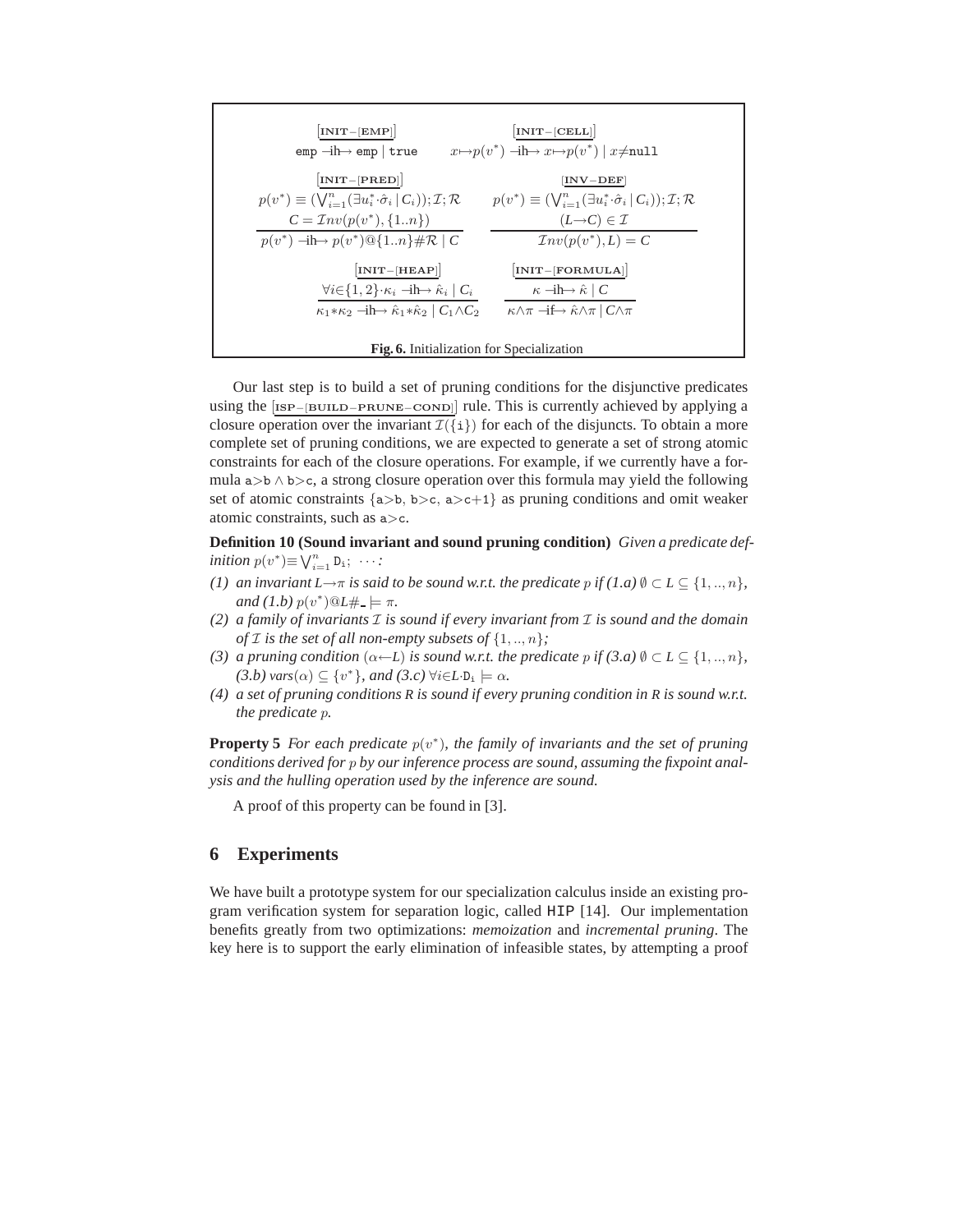| Programs (specified props) LOC |     | <b>HIP</b> | $HIP+Spec$ | <b>HIP</b> |  | $HIP+Spec$      |                 |      |             |
|--------------------------------|-----|------------|------------|------------|--|-----------------|-----------------|------|-------------|
|                                |     | Time(s)    | Time(s)    | Count Disi |  |                 | Size Count Disi |      | <b>Size</b> |
| 17 small progs (size)          | 87  | 0.86       | 0.80       | 229        |  | 1.63 12.39      | 612             | 1.13 | 2.97        |
| Bubble sort (size, sets)       | 80  | 2.20       | 2.23       | 296        |  | 2.13 18.18      | 876             | 1.09 | 2.79        |
| Quick sort (size, sets)        | 115 | 2.43       | 2.13       | 255        |  | 3.29 17.97      | 771             | 1.27 | 3.08        |
| Merge sort (size, sets)        | 128 | 3.10       | 2.15       | 286        |  | 2.04 16.74      | 1079            | 1.07 | 2.99        |
| Complete (size, minheight)     | 137 | 5.01       | 2.94       | 463        |  | 3.52 43.75      | 2134            |      | 10.10       |
| AVL (height, size, bal)        | 160 | 64.1       | 16.4       | 764        |  | 2.90 85.02      | 6451            | 1.07 | 9.66        |
| Heap Trees (size, maxelem)     | 208 | 14.9       | 4.62       | 649        |  | 2.10 56.46 2392 |                 | 1.02 | 8.68        |
| AVL (height, size)             | 340 | 27.5       | 13.1       | 704        |  | 2.98 70.65      | 7078            |      | 1.09 10.74  |
| AVL (height, size, sets)       |     | 657        | 60.7       | 1758       |  | 8.00 86.79      | 146621.91       |      | 10.11       |
| Red Black (size, height)       | 630 | 25.2       | 15.6       | 2225       |  | 3.84 80.91      | 7697            | 1.01 | 3.79        |

**Fig. 7.** Verification Times and Proof Statistics (Proof Counts, Avg Disjuncts, Avg Size)

of each atomic constraint  $\alpha$  being in contradiction with a given context *C*. In this way, the context  $C$  is allowed to evolve to a monotonically stronger context  $C_1$ , such that  $C_1 \Longrightarrow C$ . Hence, if indeed  $C \Longrightarrow \neg \alpha$  is established, we can be assured that  $C_1 \Longrightarrow \neg \alpha$ will also hold. This monotonic context change is the basis of the memoization optimization that leads to reuse of previous outcomes of implications and contradictions.

More specifically, we maintain a memoization set, *I*, for each context *C*. This denotes a set of atomic constraints that are implied by the context *C*; that is  $\forall \alpha \in I \cdot C \implies \alpha$ . Contradictions of the form  $(C \wedge \alpha) = \text{false}$  are also memoized in the same way, since we can model it as an implication check  $C \implies \neg \alpha$ . These memoization recalls are only sound approximations of the corresponding implication checks. In case both membership tests fail for a given pruning condition  $\alpha$ , we could turn to automated provers (as a last resort) to help determine  $C \implies \neg \alpha$ . Memoization would, in general, help minimize on the number of invocations to the more costly provers.

The early elimination of infeasible states has an additional advantage. We can easily *slice out* relevant constraints from a (satisfiable) context *C* that is needed to prove an atomic constraint  $\alpha$ . This is possible because we detect infeasible branches by proving only one atomic pruning constraint at a time. For example, consider a context  $x\neq$ null ∧ n>0 ∧ S $\neq$ {}. If we need to prove its contradiction with n=0, a naive solution is to use  $(x\neq null \land n>0 \land S\neq\{\}) \Longrightarrow \neg(n=0)$ . A better solution is to slice out just the constraint n>0, and then proceed to prove the contradiction using n>0  $\implies \neg (n=0)$ , leading to an incremental pruning approach that uses smaller proof obligations. To implement this optimization, we partition each context into sets of connected constraints. Two atomic constraints in a context *C* are said to be *connected* if they satisfy the following relation.

```
connected(\alpha_1, \alpha_2) :- (vars(\alpha_1)∩vars(\alpha_2)) \neq {}
connected(\alpha_1, \alpha_2) :- \exists \alpha \in \mathbb{C} \cdot \text{connected}(\alpha_1, \alpha) \land \text{connected}(\alpha_2, \alpha)
```
Using this relation, we can easily slice out a set of constraints (from the context) that are connected to each pruning condition.

Fig 7 summarizes a suite of programs tested which included the 17 small programs (comprised of various methods on singly, doubly, sorted and circular linked lists, selection-sort, insertion-sort and methods for handling heaps, and perfect trees). Due to similar outcomes, we present the average of the performances for these 17 programs.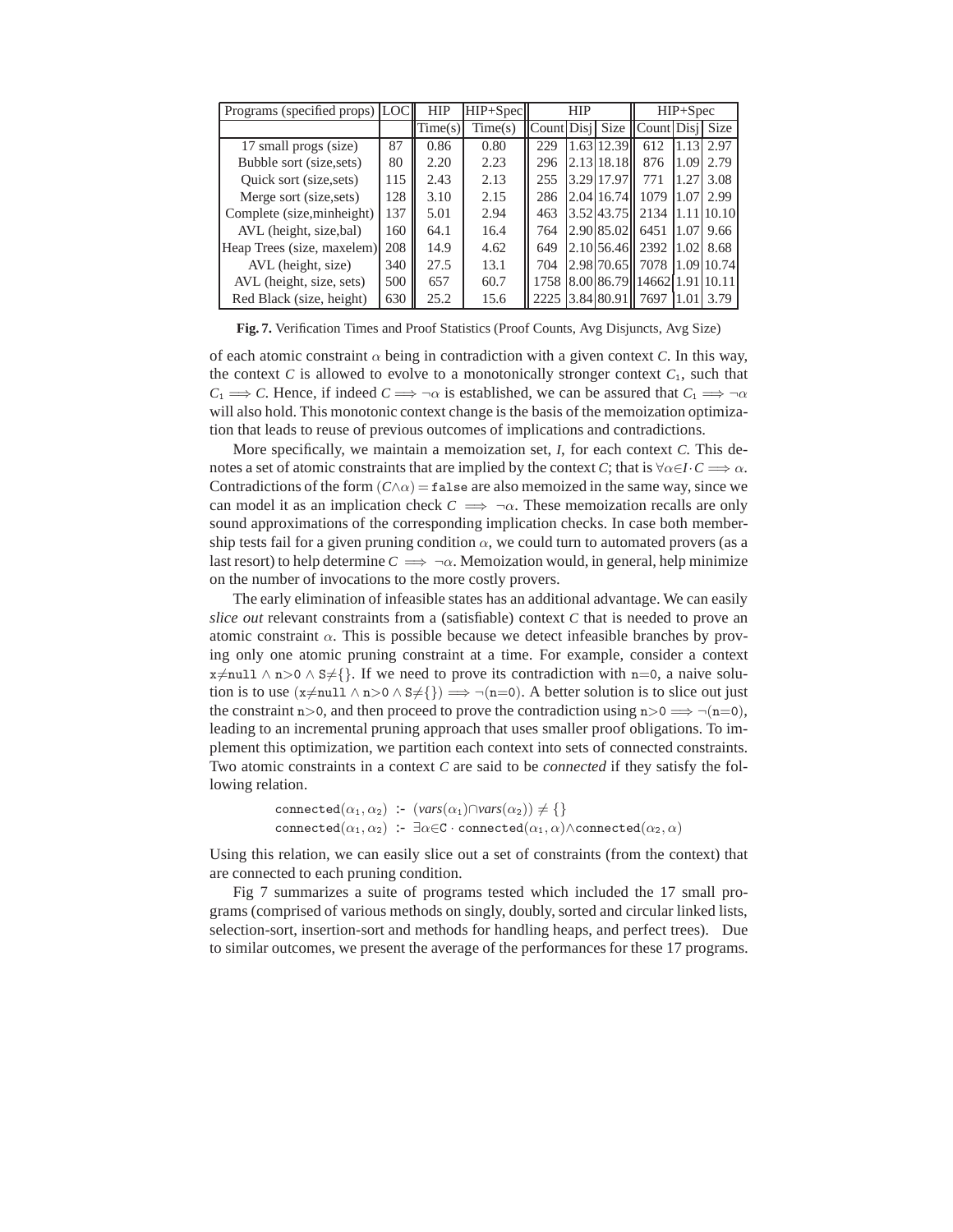

**Fig. 8.** Characteristic (disjunct, size, timing) of HIP+Spec compared to the Original HIP

We also experimented with a set of medium-sized programs that included complex shapes and invariants, to support full functional correctness. We measured the verification times taken for the original HIP system, and also the enhanced system, called HIP+Spec, with predicate specialization. For the suite of simple programs, the verifier with specializer runs about 7% faster. For programs with more complex properties (with the exception of bubble sort), predicate specialization manages to reduce verification times by between 12% and 90%. These improvements were largely due to the presence of smaller formulae with fewer disjuncts, as captured in Fig 8. This graph compares the characteristics (e.g. average disjuncts, sizes and timings) of formula encountered by HIP+Spec, as a percentage relative to the same properties of the original HIP system. For example, the average number of disjuncts per proof encountered went down from 3.2 to 1.1; while the size of each proof (based on as the number of atomic formulae) also decreased from an average of 48.0 to 6.5. This speed-up was achieved despite a six fold increase in the proof counts per program from 763 to 4375 used by the specialization and verification processes. We managed to achieve this improvement despite the overheads of a memoization mechanism and the time taken to infer annotations for specializable predicates. We believe this is due to smaller and simpler proof obligations generated with the help our specialization process.

We also investigated the effects of various optimizations on the specialization mechanism. Memoizing implications and contradictions saves 3.47%, while memoizing each context for state change saves 22.3%. For incremental pruning, we have utilized the slicing mechanism which saves 48% on average. We have not yet exploited the incremental proving capability based on strengthening of contexts since our current solvers, Omega and MONA, do not support such a feature. These optimizations were measured separately, with no attempt made to study their correlation. For an extended version of the present paper, including further experimental details, cf. [3].

## **7 Related Work and Conclusion**

Traditionally, specialization techniques [8, 17, 11] have been used for code optimization by exploiting information about the context in which the program is executed.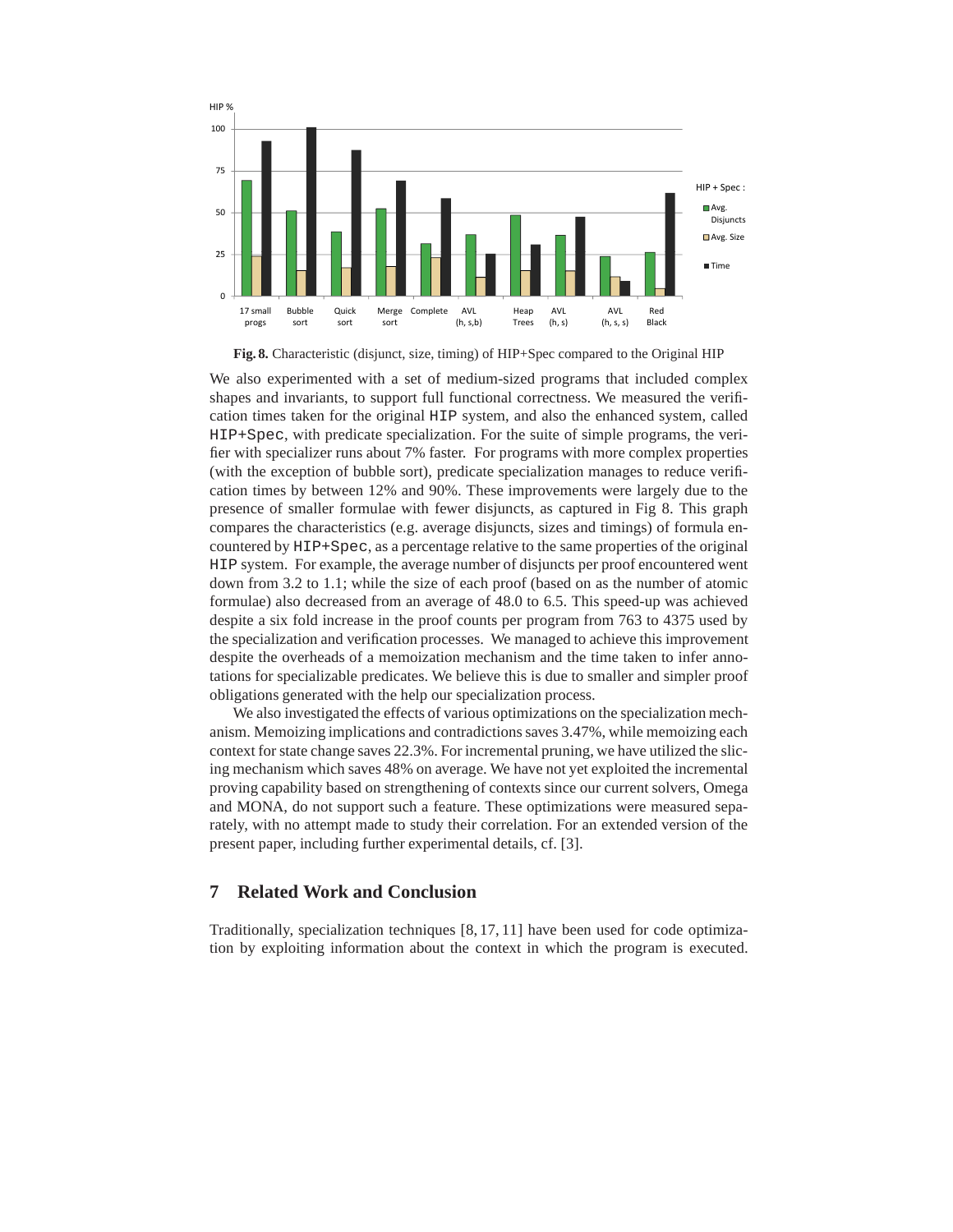Classical examples are the partial evaluators based on binding-time analysers that divide a program into static parts to be specialized and dynamic parts to be residualized. However, our work focusses on a different usage domain, proposing a predicate specialization for program verification to prune infeasible disjuncts from abstract program states. In contrast, partial evaluators [8] use unfolding and specialised methods to propagate static information. More advanced partial evaluation techniques which integrate abstract interpretation have been proposed in the context of logic and constraint logic programming [18, 17, 11]. They can control the unfolding of predicates by enhancing the abstract domains with information obtained from other unfolding operations. Our work differs in its focus on minimizing the number of infeasible states, rather than on code optimization. This difference allows us to use techniques, such as memoization and incremental pruning, that were not previously exploited for specialization.

SAT solvers usually use a conflict analysis [22] that records the causes of conflicts so as to recognize and preempt the occurrences of similar conflicts later on in the search. Modern SMT solvers (e.g. [15, 6]) use analogous analyses to reduce the number of calls to underlying theory solvers. Compared to our pruning approach, conflict analysis [22] is a backtracking search technique that discovers contexts leading to conflicts and uses them to prune the search space. These techniques are mostly complementary since they did not consider predicate specialization, which is important for expressive logics.

The primary goal of our work is to provide a more effective way to handle disjunctive predicates for separation logic [14, 13]. The proper treatment of disjunction (to achieve a trade-off between precision and efficiency) is a key concern of existing shape analyses based on separation logic [5, 10]. One research direction is to design parameterized heap materialization mechanisms (also known as focus operation) adapted to specific program statements and to specific verification tasks [21, 12, 20, 1, 16]. Another direction is to design partially disjunctive abstract domains with join operators that enable the analysis to abstract away information considered to be irrelevant for proving a certain property [7, 23, 2]. Techniques proposed in these directions are currently orthogonal to the contribution of our paper and it would be interesting to investigate if they could benefit from predicate specialization, and vice-versa.

**Conclusion**. We have proposed in this paper a specialization calculus for disjunctive predicates in a separation logic-based abstract domain. Our specialization calculus is proven sound and is terminating. It supports symbolic pruning of infeasible states within each predicate instance, under monotonic changes to the program context. We have designed inference techniques that can automatically derive all annotations required for each specializable predicate. Initial experiments have confirmed speed gains from the deployment of our specialization mechanism to handle separation logic specifications in program verification. Nevertheless, our calculus is more general, and is useful for program reasoning over any abstract domain that supports disjunctive predicates. This modular approach to verification is being enabled by predicate specialization.

**Acknowledgement** We thank the reviewers for insightful feedback. This work is being supported principally by MoE research grant R-252-000-411-112.

#### **References**

1. J. Berdine, C. Calcagno, B. Cook, D. Distefano, P. W. O'Hearn, T. Wies, and H. Yang. Shape analysis for composite data structures. In *CAV*, pages 178–192, 2007.